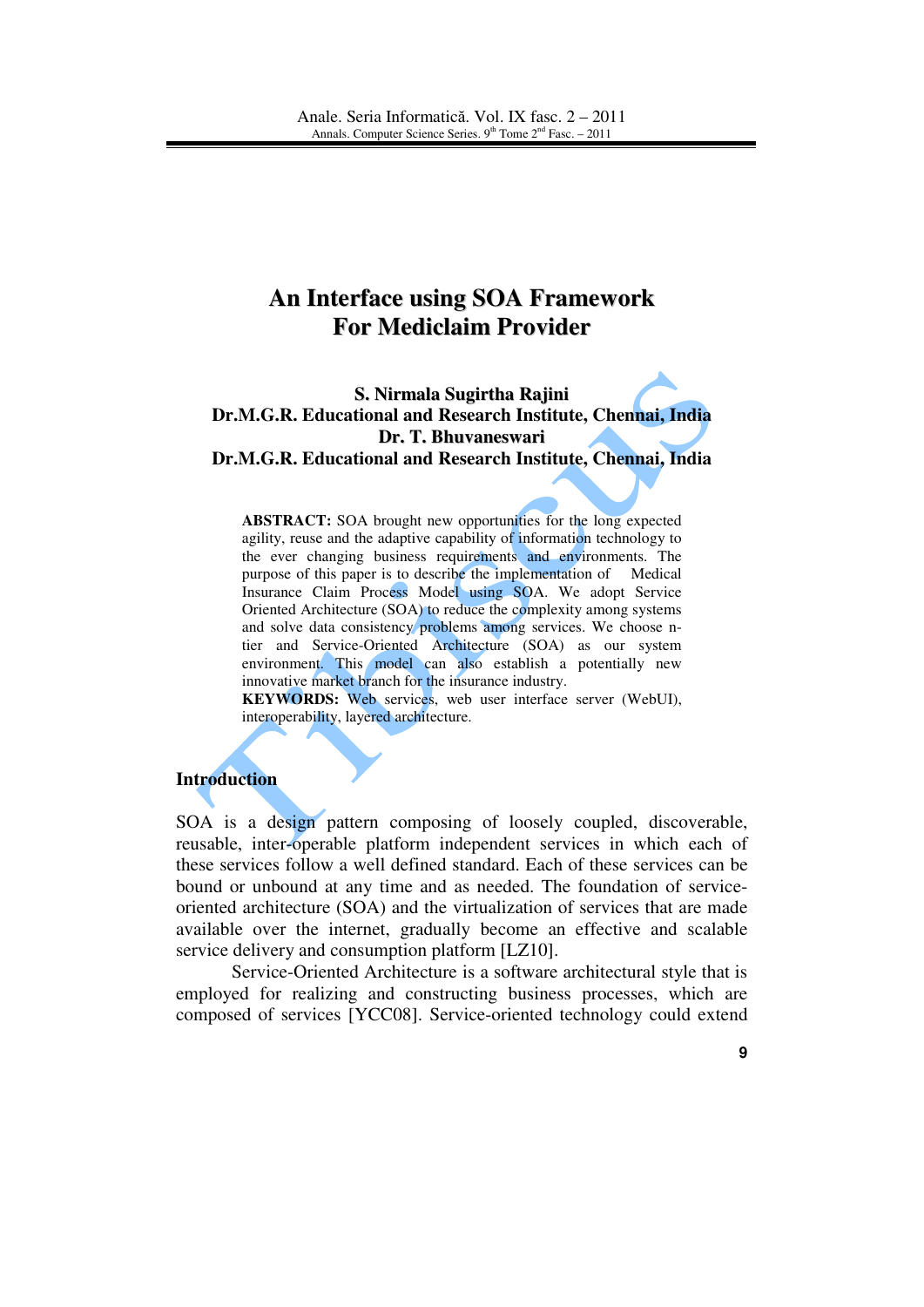Information and Communication Technologies (ICT) to provide various services, which sometimes require a large amount of data exchange. The services can be deployed over the Internet, and can be combined to be reused for new applications. Through the SOA platform, services could be delivered to end-users.

SOA enables reusability of software components, provides protocol independence, and facilitates application integration. It enforces basic software architecture principles such as modular design, abstraction, and encapsulation. Web services are based on open standards—in particular, XML and SOAP. These standards aim to achieve interoperability between applications implemented in different languages, running on diverse computer systems, and communicating over a network. It supports diverse processing efficiently and effectively, enabling cross-platform communication, and dynamically adapts to meet the changing needs.

# **1. Proposed Layered Architecture for Medical Insurance Claim Process Model using SOA**

Web Services offer a new distribution channel for the insurance company, with more flexibility in offering policies and services from the available products. Web Services make it relatively easy for a user to use different medical policies. Web Service will make it easier for various types of users to offer products from an insurance company so that more users will be attracted towards insurance market.

 The new possibilities offered by Web Services serve to render a lot of information to the user. The landscape of the insurance business will change with a wider use of Web Services, so that all web services involved will be able to communicate with each other. Although all communication is based on the same protocols, still there will be a need for an overall XML Schema that strictly determines the format of this communication. This XML Schema ensures that every web services involved in the same process 'talks the same language. Without using SOA concept in the Medical Claim process Model, few web services are needed to repeat for a number of times depending on the kinds of policies.

The following figure shows the medical claim process without using SOA concept.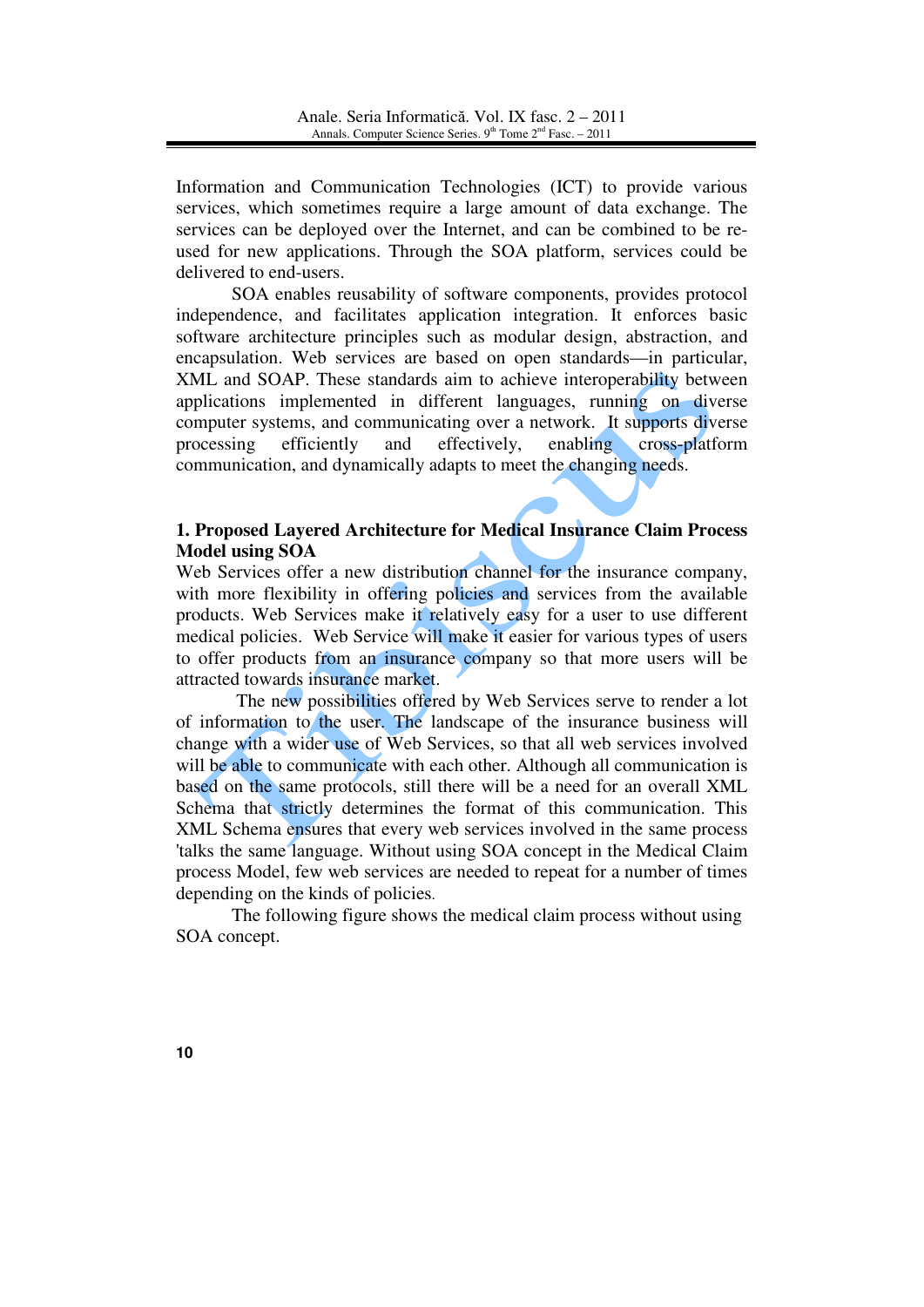Anale. Seria Informatică. Vol. IX fasc. 2 – 2011 Annals. Computer Science Series.  $9<sup>th</sup>$  Tome  $2<sup>nd</sup>$  Fasc. – 2011



**Figure 1. Medical claim process without using SOA Concept**

Using SOA concept in the Medical Claim process Model, the web services like fill Pre-Authorization form, Scrutiny by TPA and cash Authorization services are needed only once instead of multiple times.

 The following figure shows the layered architecture for medical insurance claim process Model with SOA concept. This architecture contains five layers.



**Figure 2. Layered Architecture for Medical claim Insurance Process model with service integration layer** 

#### **a) Access Channel Layer**

The Access Channel layer is responsible for handling all the interactions of various users with the web services and give the users a rich internet application experience through its user interface. This layer handles the construction and presentation of the user views, device specific handling of content and presentation, manages view states and transitions, controls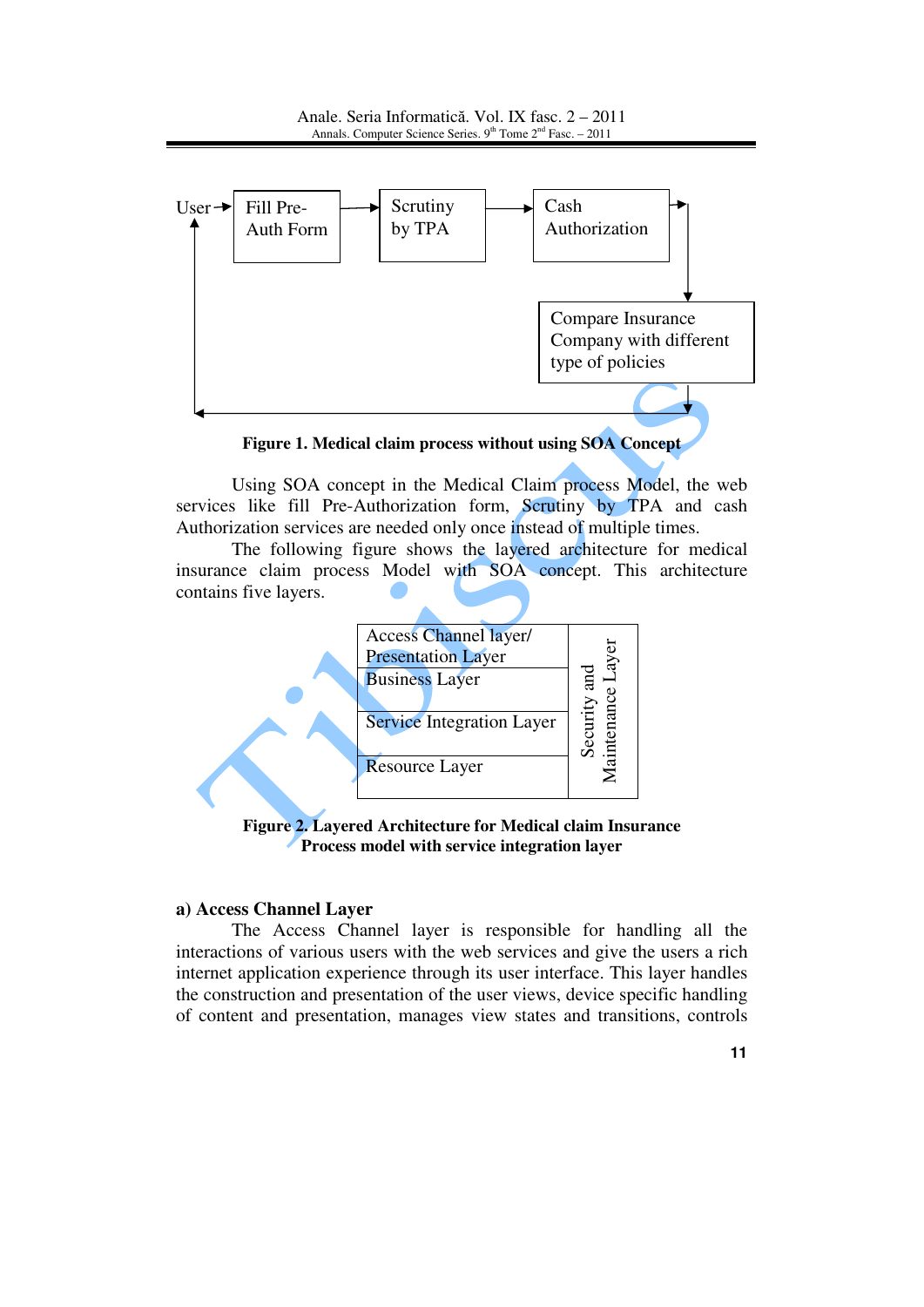the user access and actions, manages the session and provides the right content for the right person through personalized content and customized look and feel [SRS10].

# **b) Business Layer**

The Business layer comprises of application components, application services and application business processes that realize an application specific business function or process [SRS10].

## **c) Service Integration Layer**

The Service Integration layer is to abstract the business layer (business process composition, services and components layer) from the underlying data sources and backend systems thereby providing transparent integration [SRS10]. This abstraction and transparency is enabled through the use of various adapters that span across various technologies, applications and custom-built.

## **d) Resource Layer**

The resource layer is the layer between the business layer and a database or external services. The data access logic is responsible for persisting business entities to a database and retrieving individual business entities or sets of business entities on behalf of the business layer. The resource access layer may also contain service agents which are responsible for contacting other services to retrieve resources. The resource access layer should encapsulate all the code that deals with external resources, without leaking any of these implementation details to higher layers.

# **e) Security and Quality Maintenance Layer**

This is mainly a background process. This layer mainly provides the capabilities for monitoring and maintaining quality for security, performance and availability. It uses sense and response mechanisms, and monitors SOA during their runtime and the important standards implementation of web service management.

## **2. A case study: Medical Insurance Claim Process Model**

Insurance is a financial service allowing individuals or organizations "to pool their exposure to risks of economic loss resulting from the occurrence of uncontrollable events such as fire, death, earthquakes etc." [LZ10] Essentially, an individual or an organization pays a premium to the insurer that buys the guarantee of compensation for the losses due to the occurrence of those predefined set of risky events in the insurance policy.

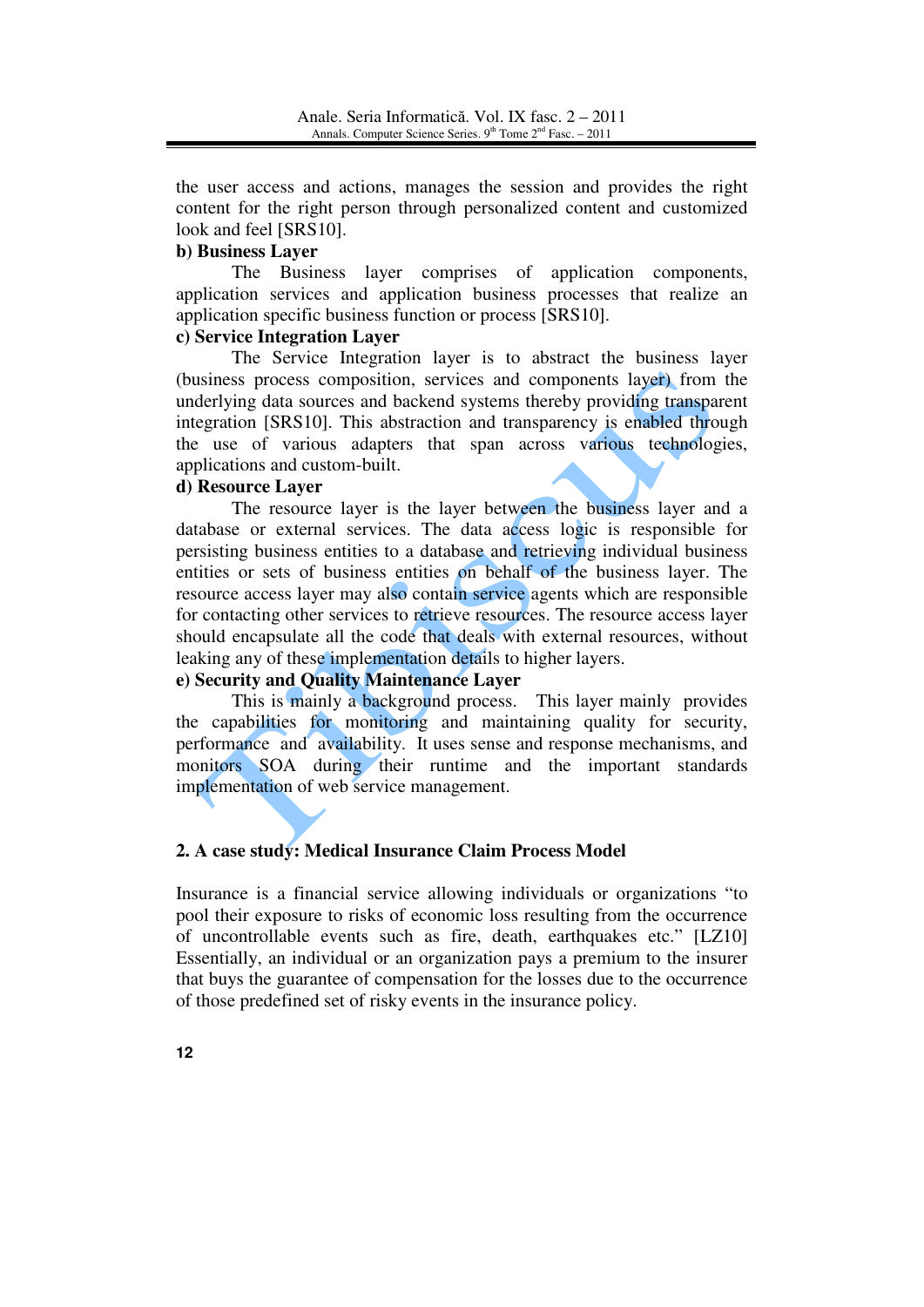MediClaim Insurance contains various Health policies which benefits us in different situations. Medical Insurance Claim Process Model help the insurance company to manage potentially health related events as a form of degree of injuries.

For the new user interface, we adopt web-based user environment. The web user interface server (WebUI) is the server which generates web page to the user browser. The WebUI handles the user browser requests directly, and then processes authentication calls, central SOAP calls, and data exchange calls if required. A user can use the Web server user interface to access the insurance module from a desktop computer or a PDA

We can avail the cash facility on hospitalization in case we can go for emergency at any of the network hospitals. The list of the network hospitals will be provided to the user when the user receives their health card from third party administrator (TPA). The insured will receive the Claims process is simplified.

On the event of hospitalization at any of the TPA's network hospitals, we don't have to pay for the treatment. The payment for emergency / or Surgical Benefits would be done by the TPA directly to the network hospital. These benefits paid will be as per your Insurance Policy provisions and the actual hospital expenditure incurred.

In our example we can implement the SOA concept in medical insurance claim process. It contains number of web services like authorization form service, scrutiny by TPA service, cash authorization service and cash payment service. Web Services is one of the most active and widely adopted implementation of SOA. It is based on an interoperable protocol called SOAP (Simple Object Access Protocol) and all communication between the server to client, client to client or server to server and in general application to application, uses the same protocol.

# **3. Process flow for Medical Insurance Claim Process Model**

In a planned Hospitalization, the policyholder is required to fill the request for pre-authorization form along with the details of the illness and proposed treatment and expenses, certified by the treating doctor of the hospital, along with the user identification number and send through internet from the hospital.

The user identification number compares with the different type of insurance company policy databases. If there is no match with the company databases the user gets the message "identification number is invalid".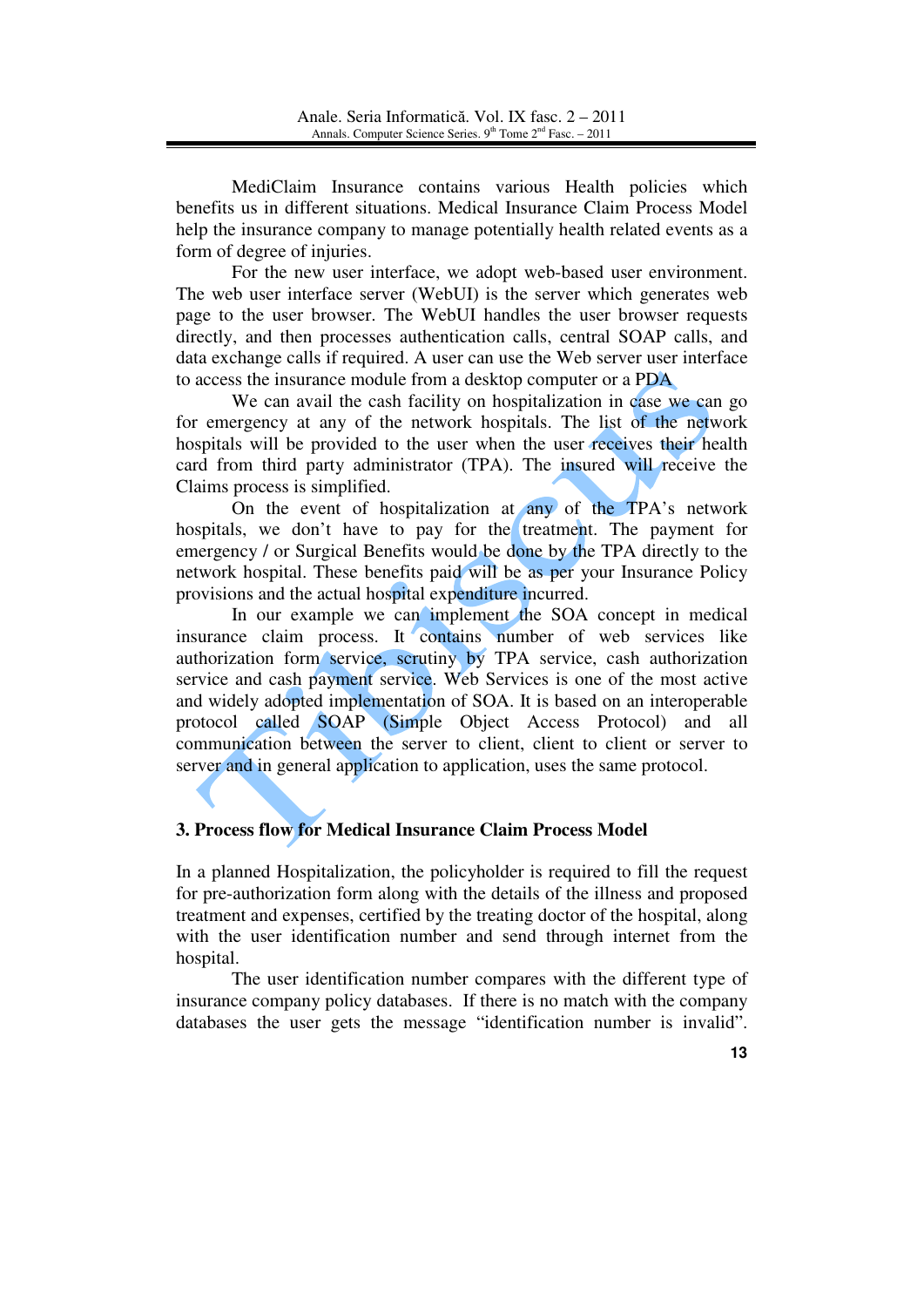Otherwise they use the web services and directly issue the amount to the hospital. In case if the actual expense incurred is less than the amount eligible in policy provisions, the user can receive the difference from the TPA(Third Party Administrator).

The following figure shows the Medical Insurance Claim Process Model using SOA concept.



**Figure 3. Medical Insurance Claim Process Model Using SOA Concept**

## **4. Features of proposed system**

The solution provides an efficient medical claim process, easy to use any time access from multiple locations and from heterogeneous technology environments. Performance, reliability, security requirements are addressed by the solution. As service-oriented architecture is quickly becoming a dominant paradigm for enterprise to effectively utilize IT investments,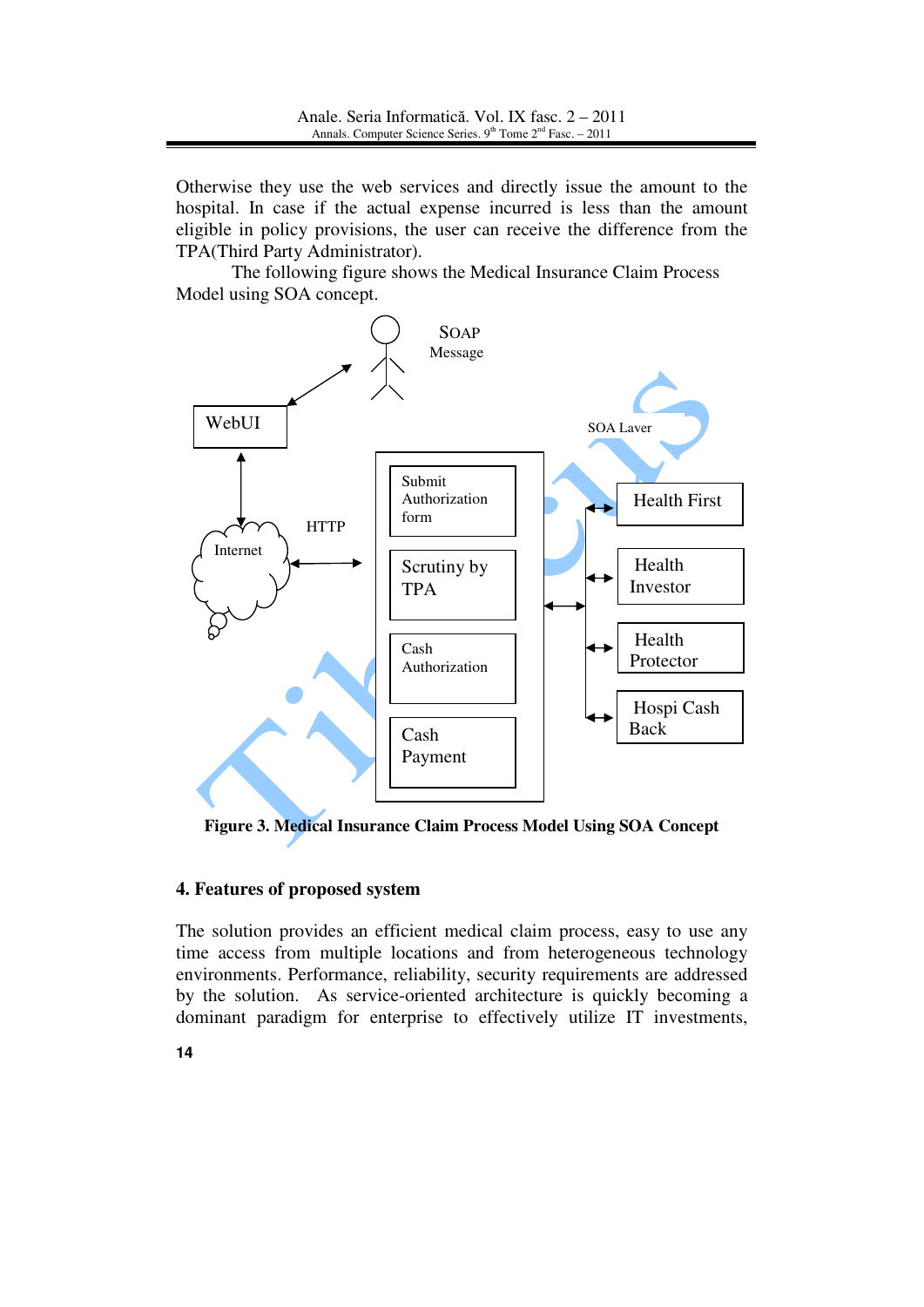reduce the infrastructure and maintenance cost, their core business competencies and growth, third party business service that are openly available and are more focused.

## **Conclusion**

The successful implementation of this model could encourage service consumers' confidence in utilizing the many available services from the vast service oriented environment, therefore truly able to enjoy the much expected benefits. On the implementation of SOA, reusability, maintainability of services, and easy integration, interoperability with diverse platforms on which the policy providers and users application systems are generated more. In future we can apply this concept to implement for the different policy providers with different issues.

## **References**

- **[**KMM08] **Firat Kart, Louise E. Moser, P. Michael Melliar-Smith**  *E-Healthcare System Using SOA,* 2008.
- [LZ10] **Min Luo, Liang-Jie Zhang**  *An Insurance Model for Guaranteeing Service Assurance*, Integrity and QoS in Cloud Computing, 2010 IEEE International Conference on Web Services.
- [SM09] **Asadullah Shaikh, Muniba Memon** *The Role of Service Oriented Architecture* in Telemedicine Healthcare System 2009, International Conference on Complex, Intelligent and Software Intensive Systems.
- [SNK09] **Stefan Seedorf, Khrystyna Nordheimer, Simone Krug -** *STraS: A Framework for Semantic Traceability* in Enterprisewide SOA Life-cycle Management, 2009.
- [SRS10] **G. Subrahmanya, V. R. K. Rao, Karthik Sundararaman** *-* Dhatri – *A Pervasive Cloud Initiative for Primary Healthcare Services*, 2010.